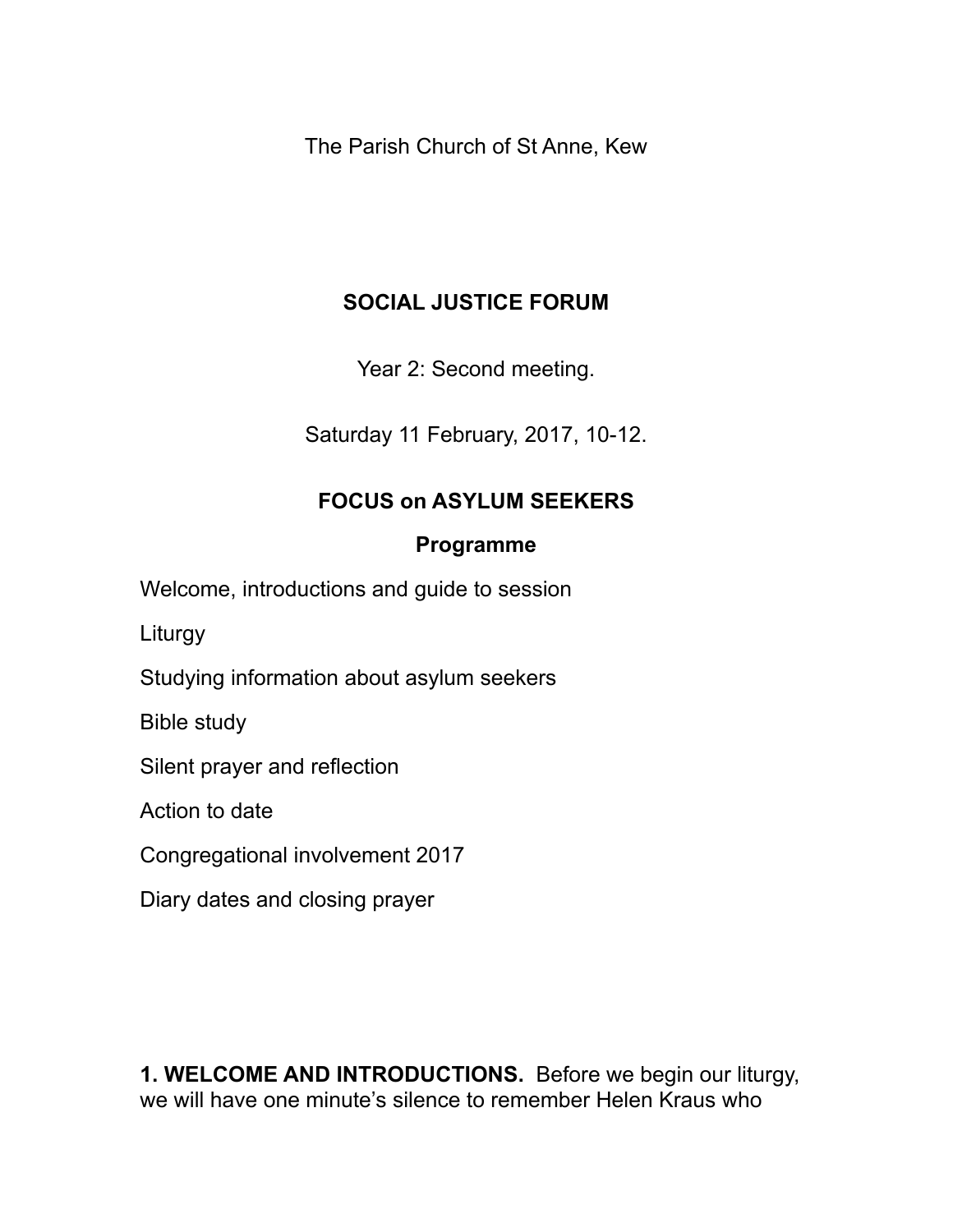contributed to the Social Justice Forum.

**2. LITURGY** (based on Love in Action, from Corrymeela Worship Book, p. 32)

*Leader*: God, you are love itself

#### **All: You have shown yourself to us in many ways – all of which speak of love**

*Leader*: Out of love for us, Jesus gave himself up to death. He stretched out his arms of love on the cross that all people might come within your saving embrace.

#### **All: God, your love is boundless! We praise you for your love.**

*Leader*: Friends, if this is how God has loved us, then we should love one another in the same way

#### **All: God is love; those who live in love live in God and God lives in them.**

*Leader*: If anyone says, "I love God," and hates sister or brother, that person is a liar

#### **All: If we do not love our sister and brother whom we see, we cannot love God, whom we do not see**

*Leader*: This then is the commandment Jesus gives us: We who love God must love our sisters and brothers too.

**All: We confess that often we have been selfish and unloving. We have not loved God with our whole heart. We have not loved our neighbours as ourselves. Renew us with your love, Lord. Free our love for one another and for the stranger in our midst.** 

*Leader*: Give us God, a vision of our world as your love would make it.

**All: A world where the weak are protected rather than exploited, and none go hungry or poor; a world where the benefits and resources of the world are shared, and everyone can enjoy them; a world where different nations, races and cultures live in tolerance and mutual respect; a world where peace is built with justice and justice is guided by love; and give us courage and**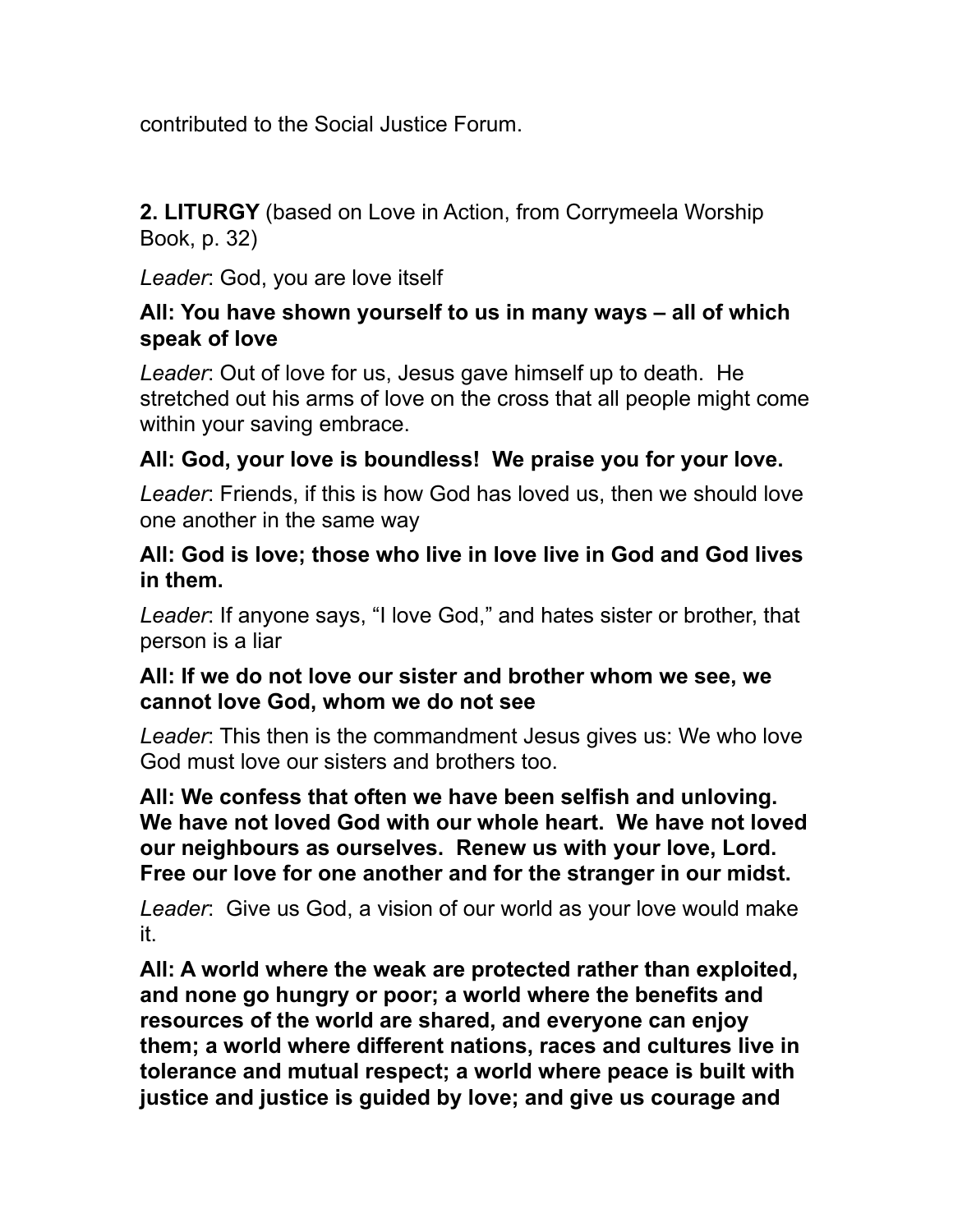**inspiration to help build it, through Jesus Christ our Lord. Amen** 

#### **3. SOME INFORMATION ABOUT ASYLUM SEEKERS IN THE UK (BACKGROUND TO JUDGE JOHN MANUELL'S TALK ON 22 MARCH)**

#### **i. What is asylum?**

Asylum is protection given by a country to someone fleeing from persecution in their own country. According to Article 1 of the 1951 United Nations Convention and Protocol Relating to the Status of Refugees, a refugee is a person who:

*… owing to a well-founded fear of being persecuted for reasons of race, religion, nationality, membership of a particular social group, or political opinion, is outside the country of his nationality, and is unable to or, owing to such fear, is unwilling to avail himself of the protection of that country;*

As a signatory to the Convention, the UK grants asylum to those who meet these criteria. The UK also adheres to the European Convention on Human Rights, which prevents the UK from sending someone to a country where there is a real risk they may be exposed to torture, or inhuman or degrading treatment or punishment. *Source: House of Commons briefing paper, December 2016, downloaded 12.1.17.* 

#### **ii. Who is an asylum seeker?**

An asylum seeker is someone who has applied for asylum and is awaiting a decision on whether they will be granted refugee status. An asylum applicant who does not qualify for refugee status may still be granted leave to remain in the UK for humanitarian or other reasons. An asylum seeker whose application is refused at initial decision may appeal the decision through an appeals process. Asylum applicants initially refused refugee status may be granted leave to remain following an appeal. *Source: House of Commons briefing paper, December 2016, downloaded 12.1.17*

#### **iii. What percentage of migrants are asylum seekers?**

A long-term international migrant is someone who changes their country of usual residence for a period of at least a year. In 2015,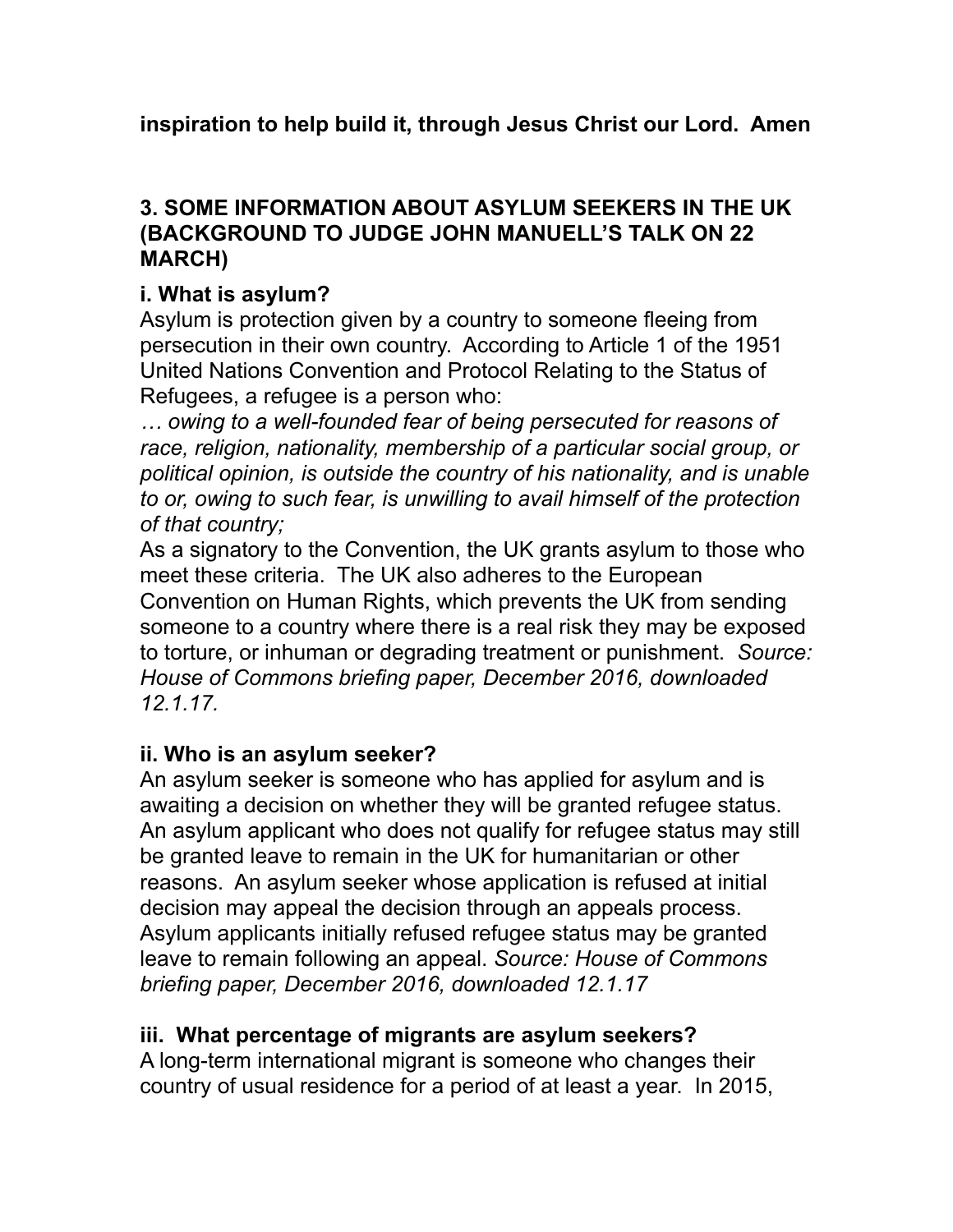there were around 631,000 long-term international immigrants into the UK; around 33,600 of these were asylum seekers, which was 5.3%. *Source: House of Commons briefing paper, December 2016, downloaded 12.1.17*

#### **iv. Changes in asylum applications and outcomes**

Table 1 shows the changes in asylum applications and outcomes from 2012-2016. June 2016 is the sixth successive year in which asylum applications have risen, although the number of applications is still less than half the level of the peak in 2002 (103,081) and relatively low compared with some other European countries. The table shows that rather over one third of applications on which there are initial decisions are granted asylum, and just under two thirds are refused. The percentage of asylum applicants refused at initial decision reached its highest point at 88% in 2004. In the period from 2004 to 2015, around three-quarters of applicants refused asylum at initial decision lodged an appeal, but only around one quarter of those appeals were allowed.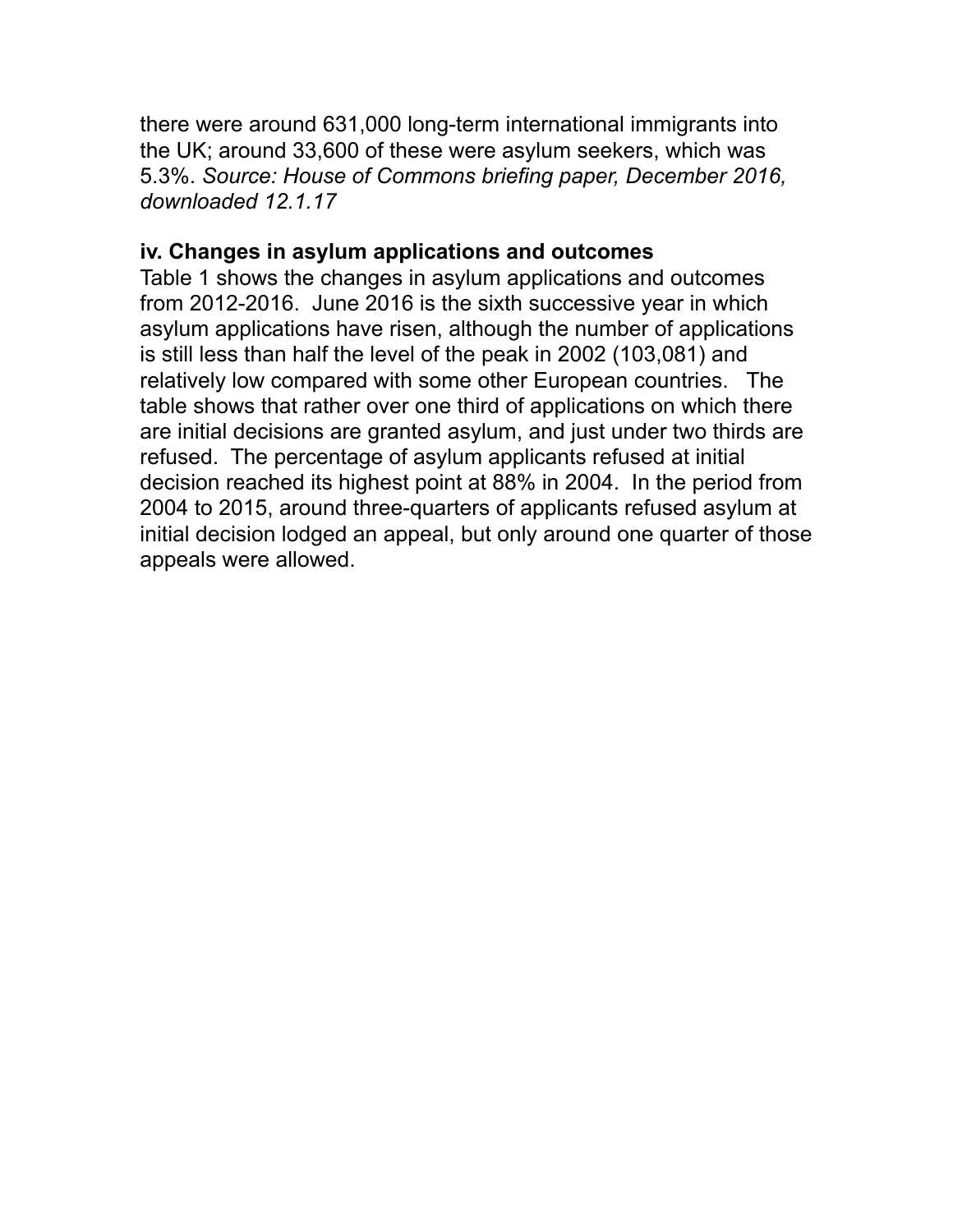**Table 1. Asylum applications and initial decisions for main applicants**

| Year<br>ending | Total<br>applicati<br>ons | <b>Total</b><br><b>Initial</b><br>decision<br>S | <b>Granted</b> | $\frac{0}{0}$<br>granted | <b>Refused</b> | $\%$<br><b>Refused</b> |
|----------------|---------------------------|-------------------------------------------------|----------------|--------------------------|----------------|------------------------|
| June<br>2012   | 19,996                    | 16,644                                          | 5,803          | 35%                      | 10,841         | 65%                    |
| June<br>2013   | 23,523                    | 18,712                                          | 7,105          | 38%                      | 11,607         | 62%                    |
| June<br>2014   | 23,515                    | 13,795                                          | 5,120          | 37%                      | 8,675          | 63%                    |
| June<br>2015   | 25,919                    | 28,345                                          | 11,601         | 41%                      | 16,744         | 59%                    |
| June<br>2016   | 36,465                    | 26,350                                          | 9,957          | 38%                      | 16,393         | 62%                    |

*Source: Home Office Asylum Statistics, August 2016. Downloaded 10.1.17.* 

#### **v. Where do asylum seekers come from?**

In 2015, 35% of asylum applicants were nationals of African countries, 29% were nationals of Asian countries, 26% were nationals of countries in the Middle East, and 7% were from Europe. The Home Office comments:

*'World events have an effect on who applies for asylum at any particular time. For example, the number of applicants from Syria increased sharply following the outbreak of the Syrian civil war in early 2011. The 2,563 applications for asylum from Syrian nationals in the year ending June 2016 compares with 125 in the year ending March 2011. In addition, increasing numbers of people have sought asylum from other countries where there have been concerns over human rights. For example, in the year ending June 2016, there were 2,790 asylum applications from nationals of Eritrea compared to 790 in the year ending June 2011.'*

#### **Table 2. Countries from which the largest number of asylum applications came in the year ending June 2016, compared with 2015.**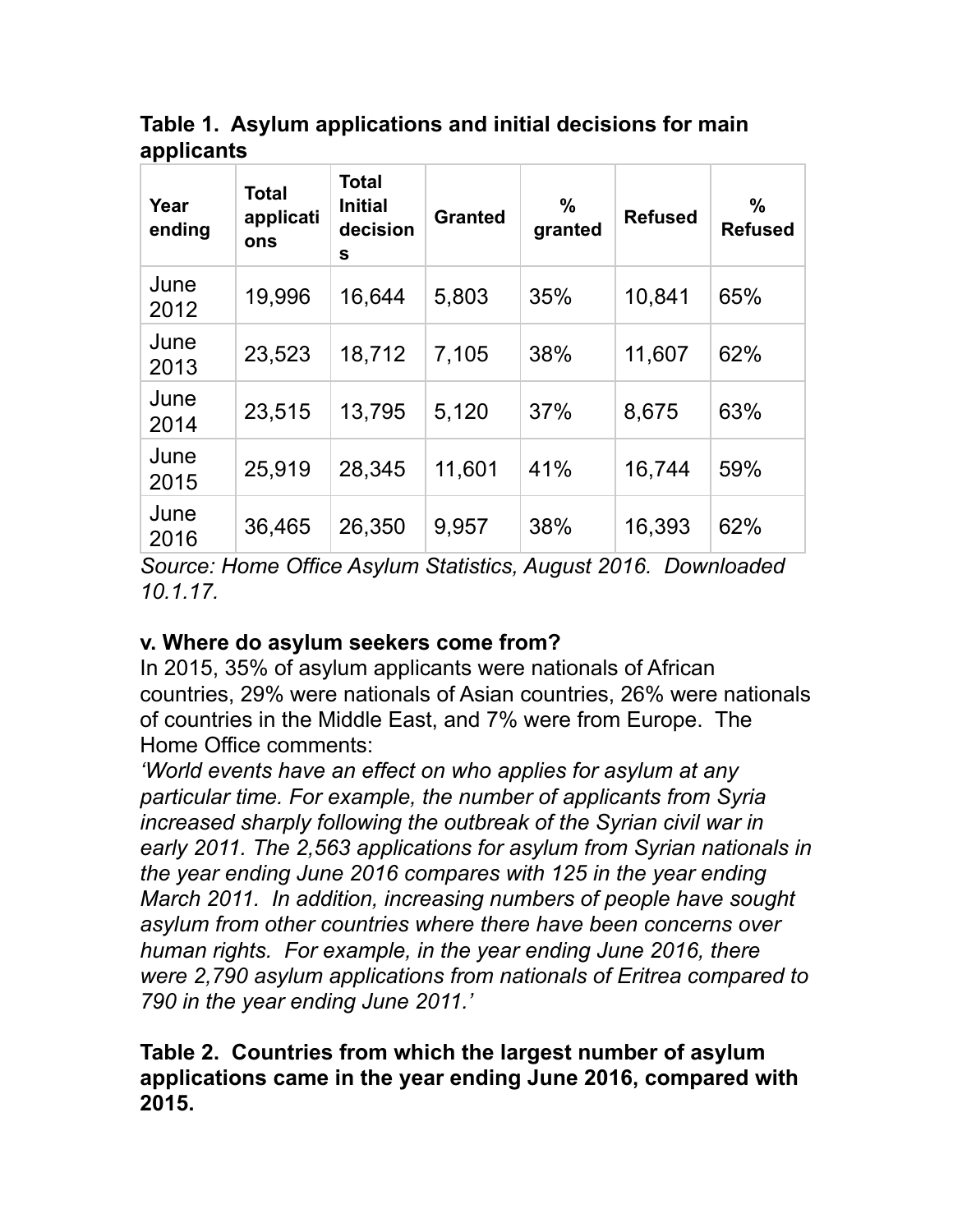| Country     | Year ending<br><b>June 2016</b> | Ranking        | Year ending<br><b>June 2015</b> | Ranking       |
|-------------|---------------------------------|----------------|---------------------------------|---------------|
| Iran        | 4,910                           |                | 2,052                           |               |
| Iraq        | 3,199                           | $\overline{2}$ | 847                             | 10            |
| Pakistan    | 2,992                           | 3              | 2,313                           | $\mathcal{P}$ |
| Eritrea     | 2,790                           | 4              | 3,540                           |               |
| Afghanistan | 2,690                           | 5              | 1,337                           |               |
| Syria       | 2,563                           | 6              | 2,157                           | 3             |

*Source: Home Office Asylum Statistics, August 2016. Downloaded 10.1.17.* 

#### **vi. How does the UK compare to other countries in Europe?**

The Home Office statistics compare the number of asylum seekers in the UK compared to elsewhere in Europe. In 2015, there were six asylum applications for every 10,000 people resident in the UK. Across the EU28 there were 26 asylum applications for every 10,000 people. The UK is therefore below the average among EU countries for asylum applications per head of population, ranking 17th among EU28 countries on this measure.

In the year ending June 2016 the total number of asylum applications to the European Union was an estimated 1,493,000, an increase of 86% compared to the year ending June 2015 (801,000).

#### **Table 3 Asylum applications in top eight European countries in the year ending June 2016.**

| Country | Number of    | Country            | Number of    |
|---------|--------------|--------------------|--------------|
|         | asylum       |                    | asylum       |
|         | applications |                    | applications |
| Germany | 665,000      | France             | 86,000       |
| Sweden  | 149,000      | Austria            | 85,000       |
| Hungary | 131,000      | <b>Netherlands</b> | 47,000       |
| Italy   | 104,000      | UK                 | 44,000       |

*Source: Source: Home Office Asylum Statistics, August 2016. Downloaded 10.1.17.* 

vii. What benefits do asylum seekers receive in the UK? The Government gives the following advice on the relevant web site":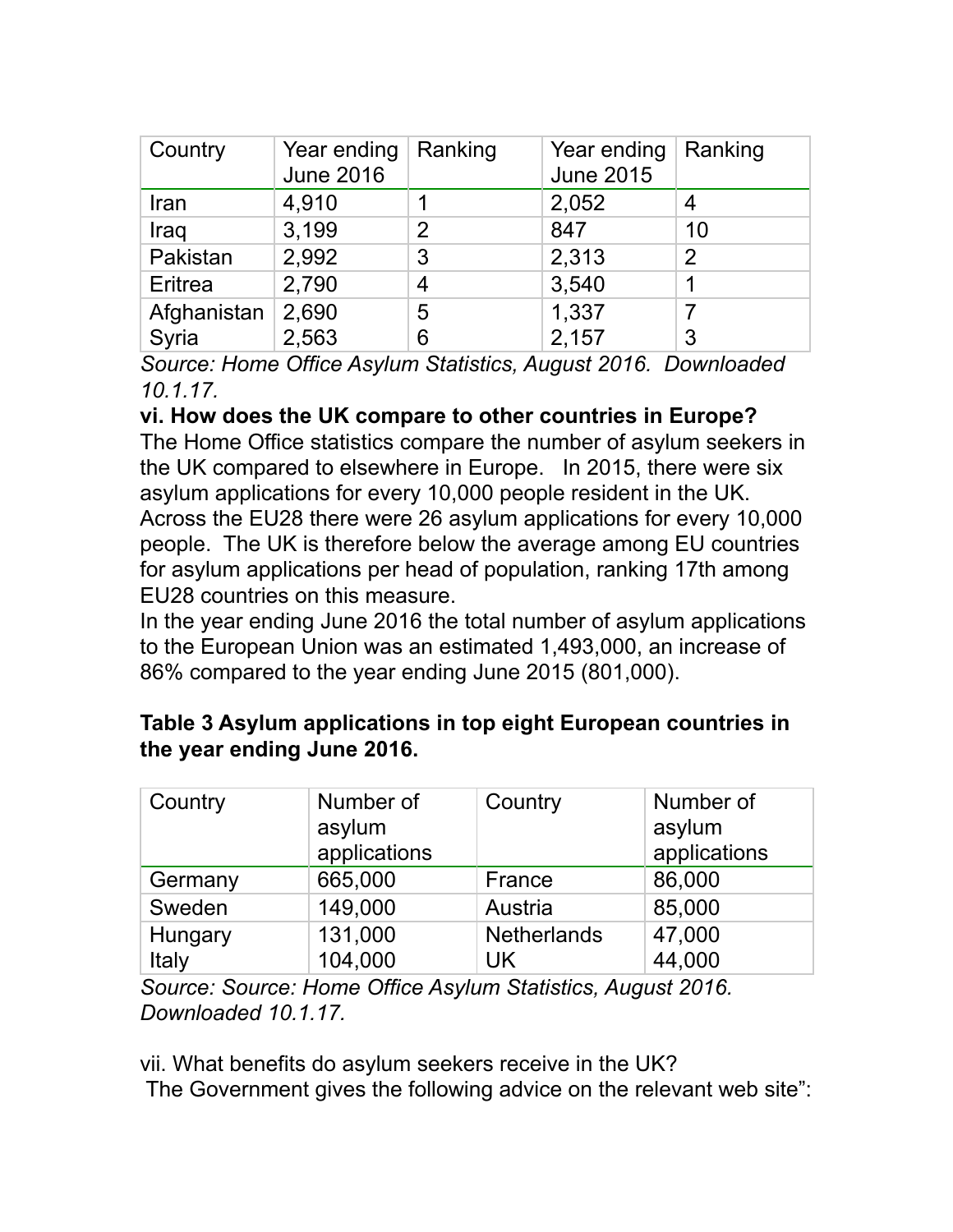*"You can ask for somewhere to live, a cash allowance or both as an asylum seeker.*

*Housing: You'll be given somewhere to live if you need it. This could be in a flat, house, hostel or bed and breakfast. You can't choose where you live. It's unlikely you'll get to live in London or south-east England.*

*Cash support You'll be able to collect money from a local post office each week. This will help you pay for things you need like food, clothing and toiletries. You'll get £36.95 for each person in your household.*

*If you've been refused asylum you'll be given: somewhere to live; £35.39 per person on a payment card for food, clothing and toiletries. You won't be given the payment card if you don't take the offer of somewhere to live; any money."*

*Source: HYPERLINK "https://www.gov.uk/asylum-support/what-youllget" https://www.gov.uk/asylum-support/what-youll-get Downloaded 12.1.2017*

viii. What is detention?

The UK has one of the largest immigration detention facilities in Europe. As of January 2015, there were 11 Immigration Removal Centres (IRCs) (two were closed later in 2015), four Residential Short Term Holding Facilities (RSTHFs), one Non Residential Short Term Holding Facility (NRSTHF), one pre-departure accommodation (for families), 19 Holding rooms at ports and 11 at reporting centres. Except for four IRCs that are managed by the Prison Service, the Home Office has outsourced the management of its detention facilities to private firms – Mitie, GEO, G4S and Serco. The contract for managing the Holding rooms, the NRSTHF and two of the four RSTHFs passed to Reliance (now Tascor) in 2011. Immigration detainees may also be detained in prisons and there is currently capacity for 600 detainees under a service level agreement with the National Offender Management Service. *Source: The Migration Observatory, Immigration Detention in the UK. Downloaded 12.1.17.* 

The number of people entering detention in the year ending March 2016 increased by 4% to 32,163.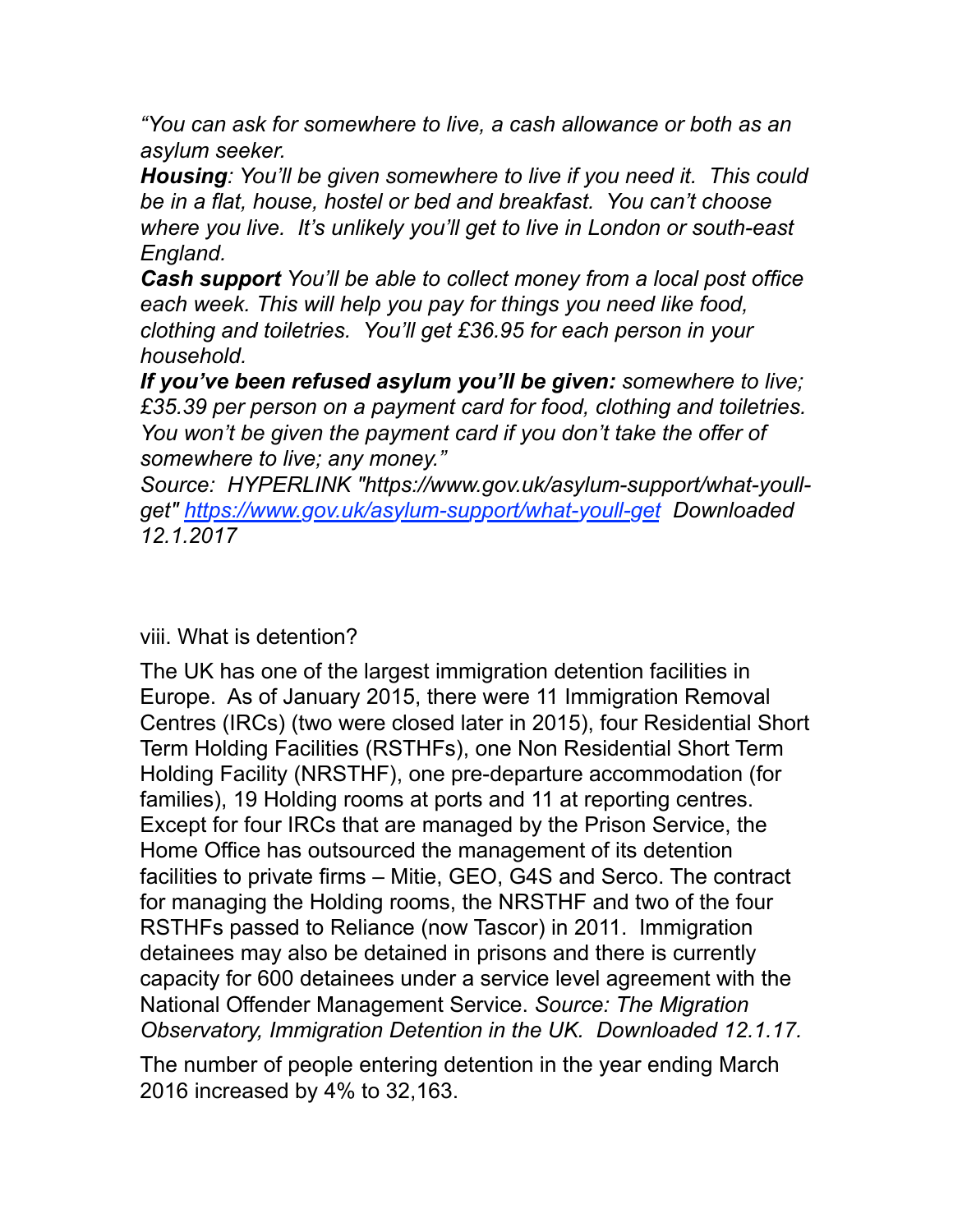Over the same period there was an 8% increase in those people leaving detention (from 30,326 to 32,610).

At the end of March 2016, 2,925 people were in detention. Over a third (36%) of people leaving detention had been detained for seven days or less (11,635). Of these, 49% (5,748) were granted temporary admission or release, 48% (5,593) were removed, and the remaining 3% were bailed or granted leave to enter or remain. A small minority (7%, but 2,325 individuals) had been in detention for between one and two years and 43 for two years or longer.

There are nearly five times as many men detained as women. *Source: Home Office National Statistics, Detention. 26 May 2016. Downloaded 12.1.17*

ix. How long do asylum applications take?

In June 2010, the Home Office introduced a new time series for measuring the backlog of asylum applications, based on the UK Border Agency (UKBA) administrative database. This new series counts the number of applications for asylum lodged since 1 April 2006 still under consideration at the end of each quarter. According to the new series, the total number of pending cases received for asylum since 2006 was 25,902 at the end of September 2016. This was slightly smaller than in the year ending June 2016, but not much smaller than the number of pending cases in the year ending March 2016 (26,492) which was the highest number of pending cases at the end of any quarter since the new series started in June 2010. *Source: House of Commons briefing, December 2016. Downloaded 12.1.17.*

#### **4. BIBLE STUDY: verses from Psalm 17**

Hear a just cause, O Lord; attend to my cry;

Give ear to my prayer from lips free of deceit.

From you let my vindication come; let your eyes see the right.

If you try my heart, if you visit me by night, if you test me, you will find no wickedness in me; my mouth does not transgress.

As for what others do, by the word of your lips I have avoided the ways of the violent.

My steps have held fast to your paths, my feet have not slipped.

I call upon you, for you will answer me, O God;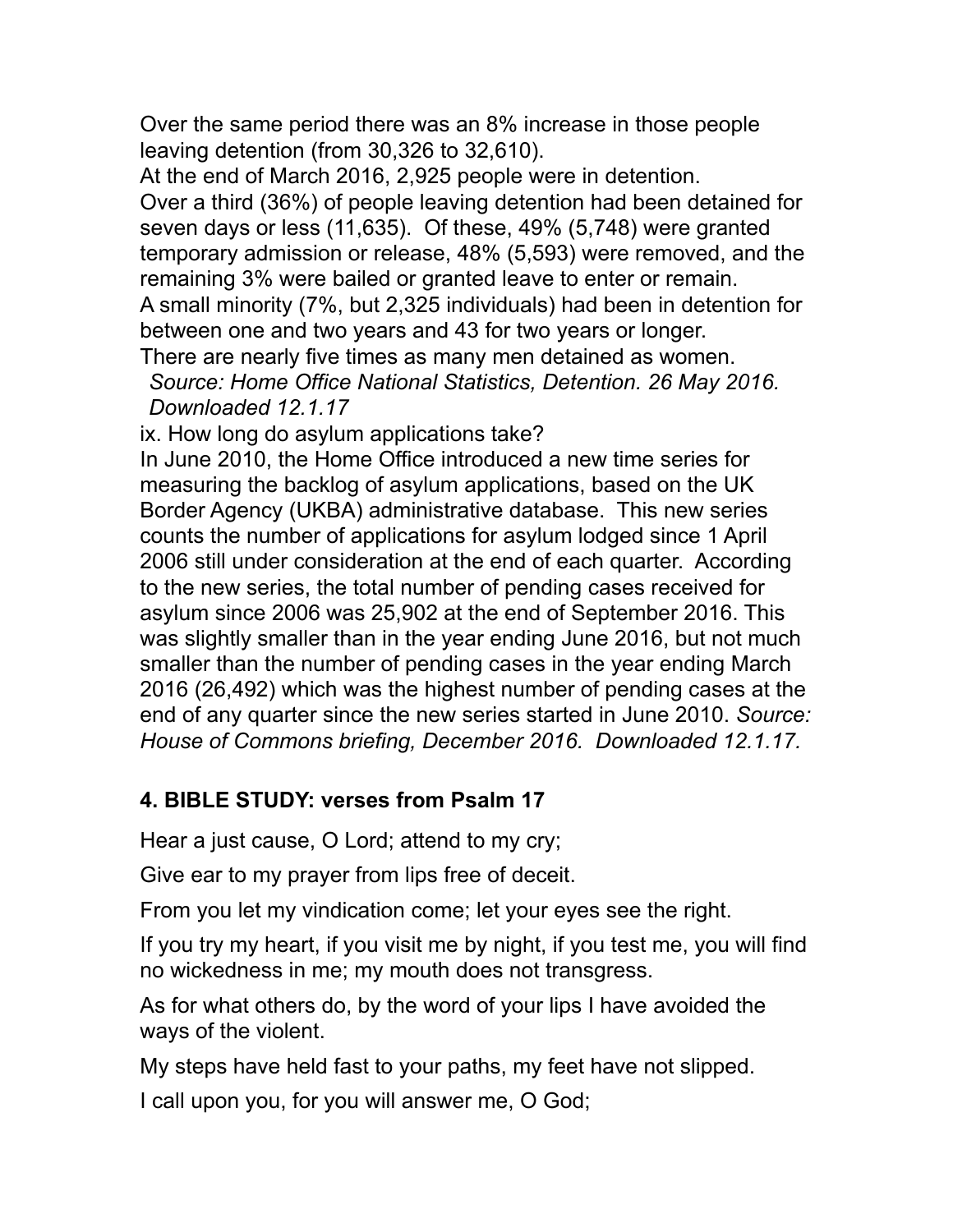Incline your ear to me, hear my words, wondrously show your steadfast love,

O Saviour of those who seek refuge from their adversaries at your right hand.

# **5. SILENT PRAYER AND REFLECTION**

# **Prayers**

God of love, you are just in all your ways. By your Holy Spirit, inspire us through our membership of St Anne's Kew to learn more of you, and more of ourselves, that we may do justice, love kindness and walk humbly with you our God, through Jesus Christ our Lord. **Amen.**  *Church Urban Fund Lent Resources 2012, adapted.*

Loving God, grant us the grace to see your image not just in those we know and like, but in those across the barriers of our making. Forgive the prejudices that divide and exclude, and help us to reflect your outrageous love that reaches out to embrace enemies. So may we truly follow Christ. **Amen.** *Iona Community.*

O Christ my Lord, never let me become self-satisfied, never let me go, never despair of me, never abandon me, but continue your goading, sanctifying, life-giving, love-filling work, until I come closer to your hope and your will for me, O Master and Lord. Amen. *George Appleton*

# **Reflections**

In these troubling times a true hope is a pressing necessity. This hope must be more than an illuminated Christmas tree and a brass band in Father Christmas outfits in the ruins of Aleppo, a once great and vibrant city, now a place of slaughter and bloodshed. The hope we hold to is deeper and stronger than this and it is the hope of the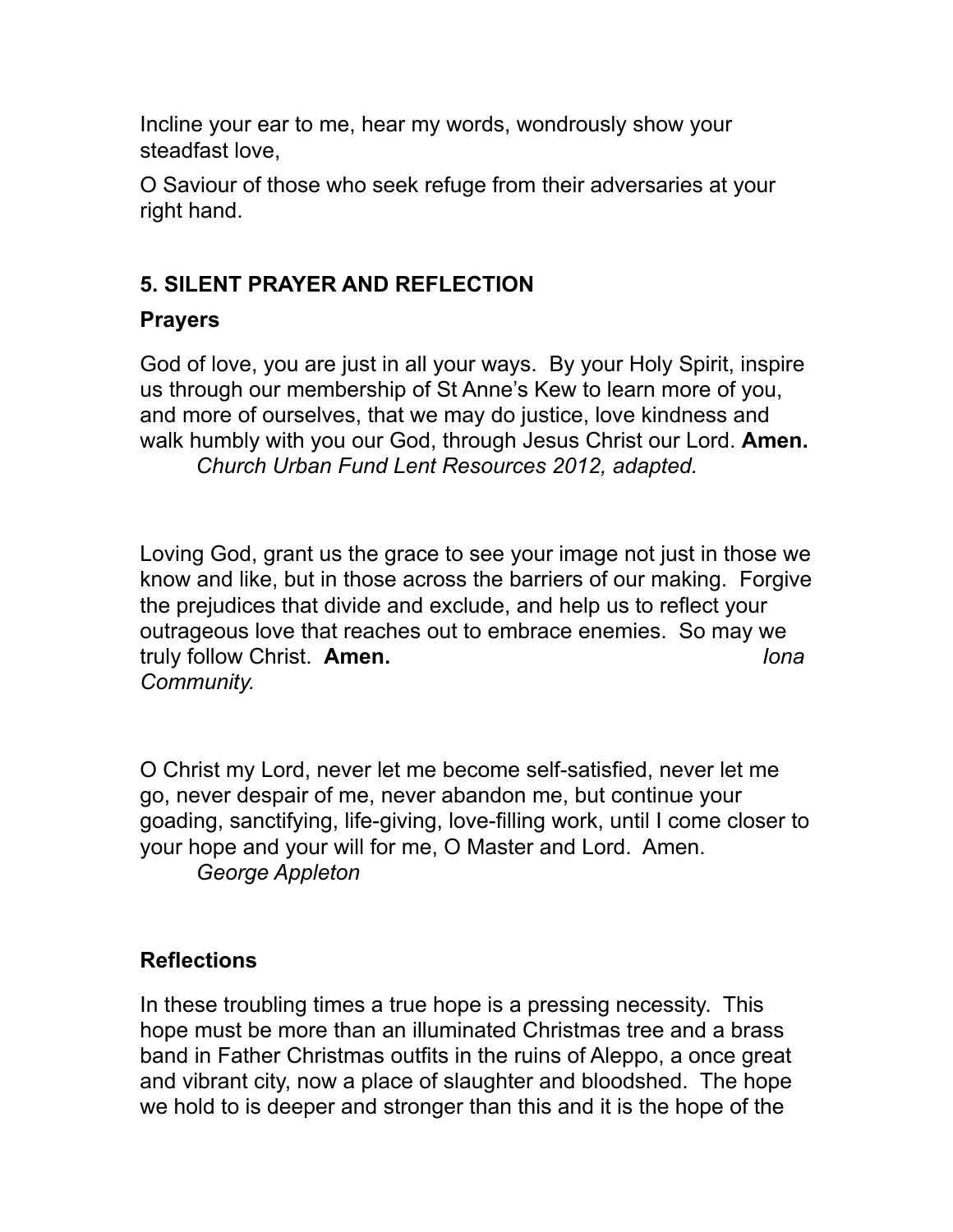whole world. At the birth of Christ, St Luke tells us that the Angels proclaimed glory to God in the highest heaven and on earth peace and good will to all people. This is the Christmas hope we are called to proclaim afresh, and to forge, by God's grace, into a lived reality. When we become instruments of peace and good will, in many small acts of kindness, we are helping to make the world a better place; we are knowing and reflecting God's love. This is the hope that endures when all else changes. *Pope Francis, extract from his message for the 2017 World Day of Migrants and Refugees, January 15, 2017*

Let no smallness retard thee: if thou be not a cedar to help towards a palace; if thou be not amber, bezoar\* nor liquid gold, to restore princes; yet thou art a shrub to shelter a lamb, or to feed a bird; or thou art a plantain to ease a child's smart; or a grass to cure a sick dog. *John Donne(1573-1631) Essays in Divinity.* \* bezoar, a stone that grows in the stomach of a goat and said to be an antidote to poison.

| <b>ACTIONS</b>           | <b>IN MEETINGS</b>                                                          | <b>CONGREGATIONA</b><br><b>L ENGAGEMENT</b>                                     |
|--------------------------|-----------------------------------------------------------------------------|---------------------------------------------------------------------------------|
| <b>Awareness raising</b> | <b>Discussion</b><br>Study of facts and<br>figures;<br>Talk: Dr J Thomas on | Harvest services with<br>Canon N. Sagovsky;<br>Harvest supper;<br>Notice board; |
|                          | CARAS (Feb 2015)                                                            | Web site.                                                                       |

# 6**. ACTION TO DATE**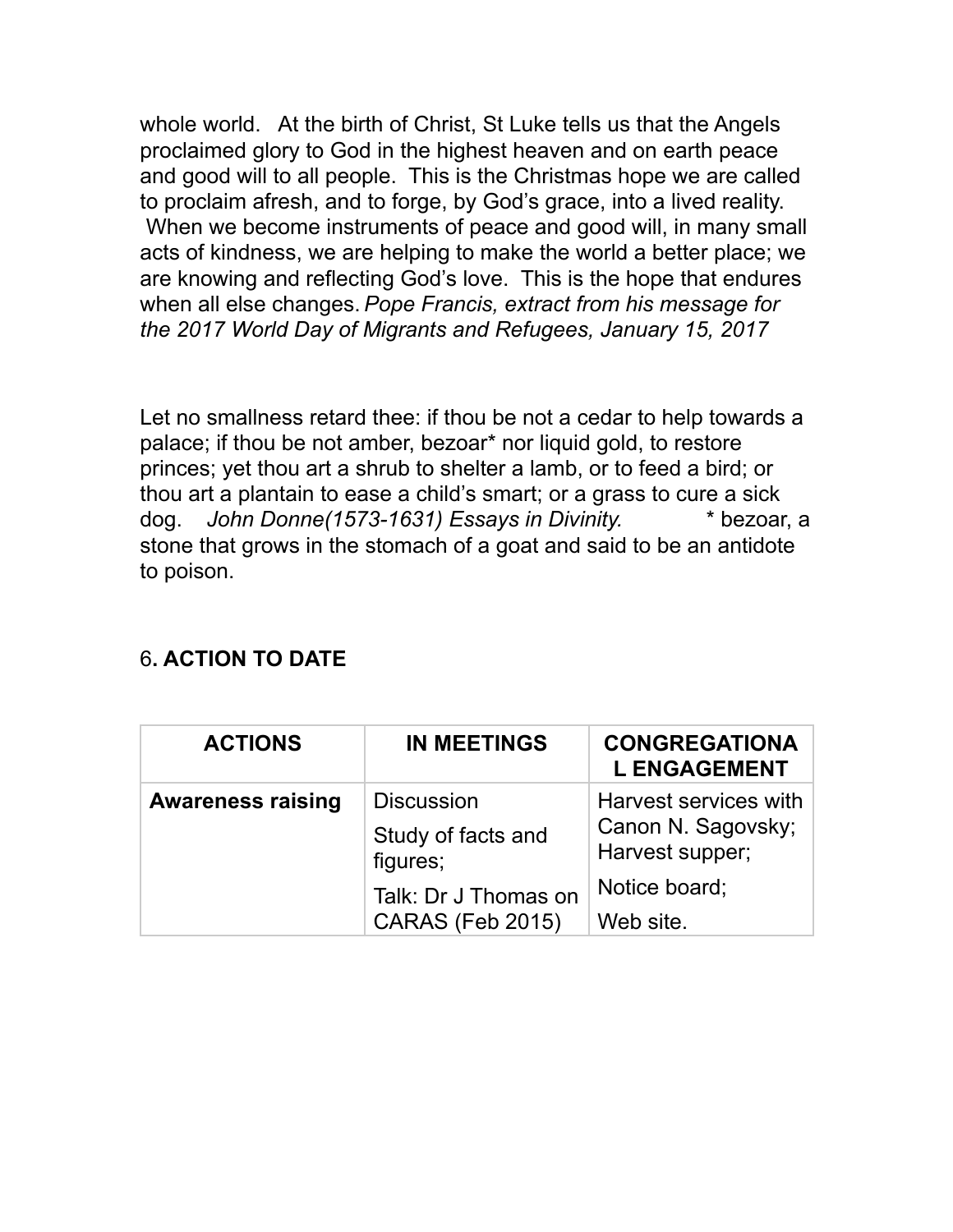| <b>Giving</b>                    |                                                                                                                                          | <b>CARAS: Harvest</b><br>service and Advent<br>Fair;<br><b>Christian Aid: Crib</b><br>Services (2015 and<br>2016): for work with<br>Syrian refugees and<br>displaced people;<br><b>World Vision:</b><br>collection by youth<br>choir.                                                                                                                                               |
|----------------------------------|------------------------------------------------------------------------------------------------------------------------------------------|-------------------------------------------------------------------------------------------------------------------------------------------------------------------------------------------------------------------------------------------------------------------------------------------------------------------------------------------------------------------------------------|
| <b>Information</b><br>provision  | Handout facts and<br>figures;<br>Handout web site<br>references.                                                                         | <b>Detailed Signposting</b><br>(abandoned);<br>Notice board;<br>Six point guidance<br>on notice board and<br>issued at Harvest<br>services;<br>Web site.                                                                                                                                                                                                                            |
| <b>Links to</b><br>organisations | <b>Breaking Barriers;</b><br>CARAS;<br>Refugee Action<br>Kingston;<br>Refugee Week;<br>Refugees Welcome<br>in Richmond;<br>World Vision. | <b>Breaking Barriers</b><br>(Sally Cannon and<br>Sue Lloyd)<br><b>CARAS (Judith</b><br>Evans and Claudine)<br><b>Refugee Action</b><br><b>Kingston (Marjorie</b><br><b>Evans and Daphne</b><br>Jowitt)<br><b>Refugees Welcome</b><br>in Richmond<br>(Claudine via Valerie<br>Booth (chair CTiK);<br><b>Annabel Clark as</b><br>CTiK rep)<br><b>World Vision (Sian</b><br>Merrilees) |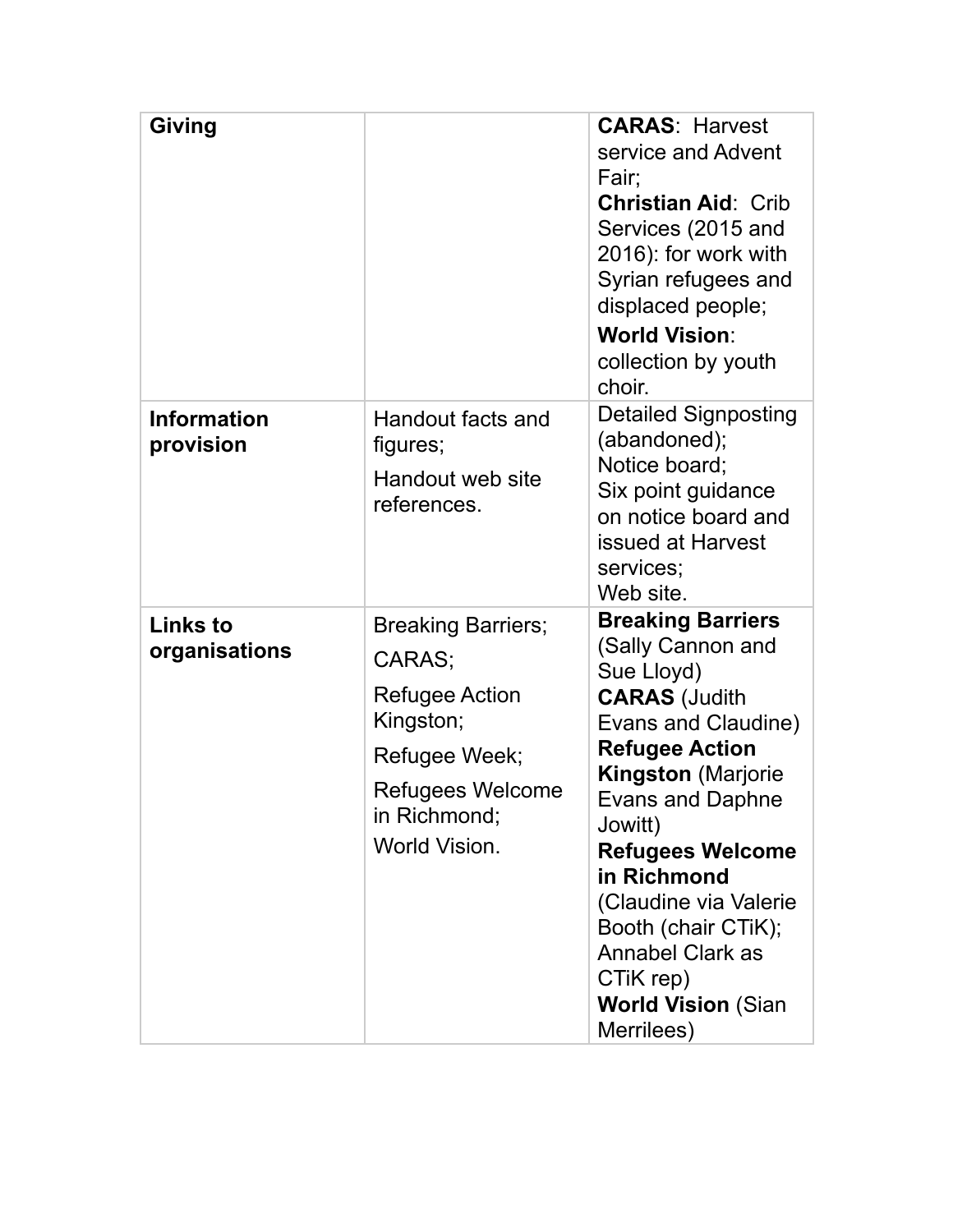| Prayer, worship<br>and bible study | Bible study;<br>Liturgy;<br>Prayer and<br>reflection. | Harvest services;<br>Vigil in Refugee<br>week (CTiK<br>auspices). |
|------------------------------------|-------------------------------------------------------|-------------------------------------------------------------------|
| <b>Statement of</b><br>commitment  | Discussion of three<br>possible statements            | Declaration, for<br>discussion by PCC<br>on 4 March 2017          |

# **7. CONGREGATIONAL ENGAGEMENT, 2017.**

Already scheduled:

i. **Awareness raising:** Talk by Judge John Manuell on his work as a Senior Judge in the Immigration and Asylum Chamber. 22<sup>nd</sup> March 2017, 8pm in the Hall.

ii. **Links with organisations:** On-going links with Breaking Barriers, CARAS, Refugee Action Kingston, Refugees Welcome in Richmond;

iii. **Prayer:** next meeting of Social Justice Forum, open to all, will be a two hour session of prayer and reflection on Social Justice and Faith, led by Sister Sue, Community of St Francis, the Anglican Franciscan order; work continuing on a prayer card for the pews and for people to take home.

iii. **Statement of commitment:** PCC discussion about adopting the Faith and Community declaration on the Southwark Diocesan web

site, 4<sup>th</sup> March 2017. (see last item for proposed St Anne's Declaration)

Suggestions for discussion (in alphabetical order):

#### **i. Event with the Chickpea Sisters.**

**ii. Finding out more about LEAH (Learning English At Home),**  local charity;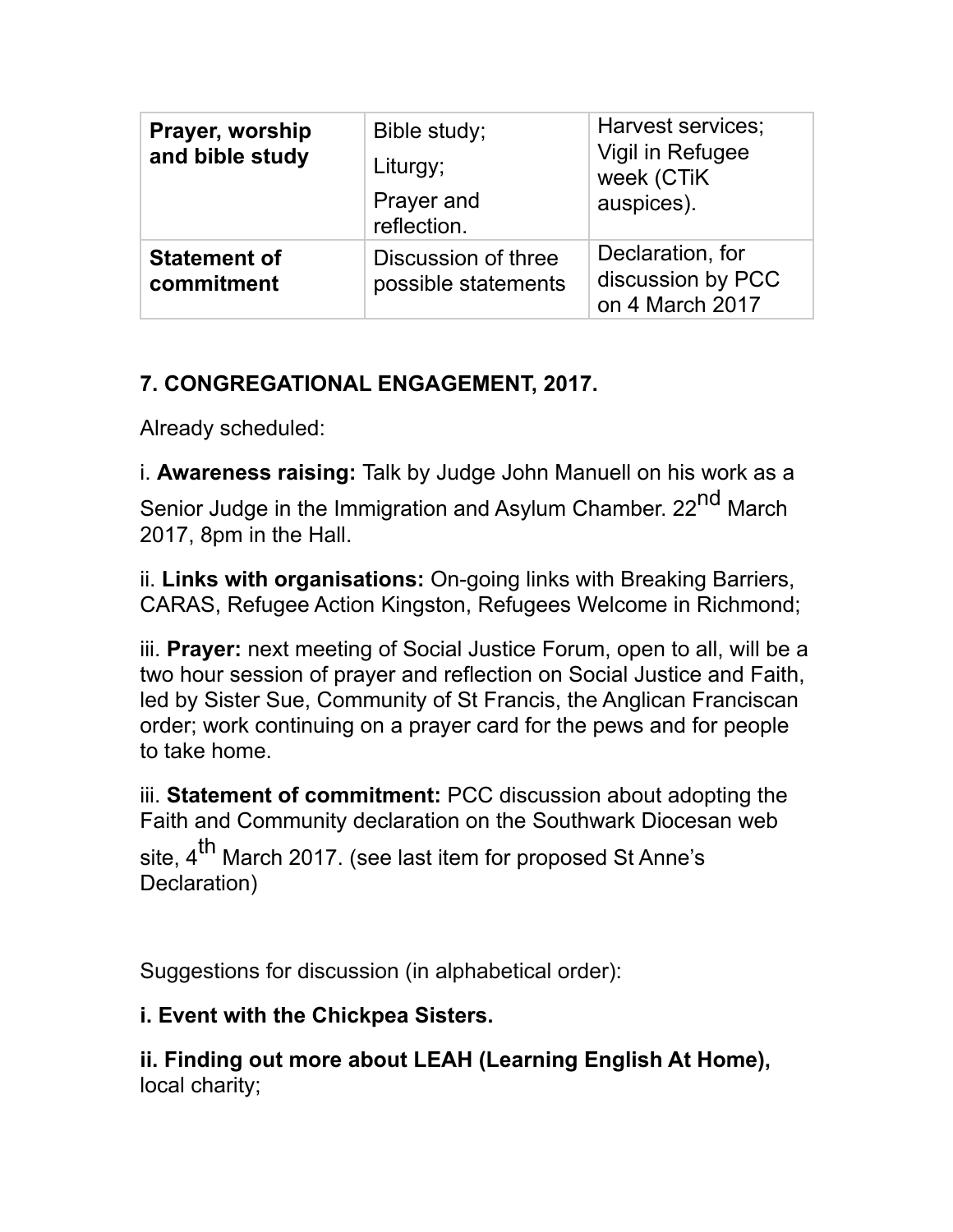**iii. Having a specific drive to publicise the Chickpea Sisters.** 

**iv. Letter-writing group;**

**v. Making a banner to share in Kew which reflects our loving approach to 'the stranger in our midst'**

**vi. Participation in Christian Aid Week.** Refugees are the theme of this year's Christian Aid week 2017 (14 – 20 May)

*'This year, Christian Aid Week marks 60 years of fundraising to bring an end to global poverty. British churches founded Christian Aid in 1945 to support hundreds of thousands of refugees who lost their homes and possessions in the Second World War. This vital work was needed long after the war was over, so in 1957 we launched Christian Aid Week, appealing to the public to help fund the churches' relief efforts. Sixty years ago, Christians refused to stand by while people suffered in refugee camps. Our generation is rising to that challenge again. We won't turn our backs on the plight of today's refugees. /www.christianaid.org.uk/christian-aid-week/christian-aidweek-60th-anniversary*

**vii. Participation in Refugee Week (19-25 June). E.g. café evening; celebration of some kind; vigil** 

**viii. Publicity drive on behalf of the Chickpea Sisters;**

**ix. Special collection of 'things'. E.g. books, clothes, fabrics, garden tools, toiletries.**

**x. Special service with guest speaker and special collection rather like Harvest Service in 2016 but on a different occasion;** 

**xi. Talk by Matt Powell, Chief Executive of Breaking Barriers**

**xii. Talk by Eleanor Brown, Chief Executive of CARAS;**

**xiii. YOUR idea!** 

#### **8. DATES FOR YOUR DIARY 2017**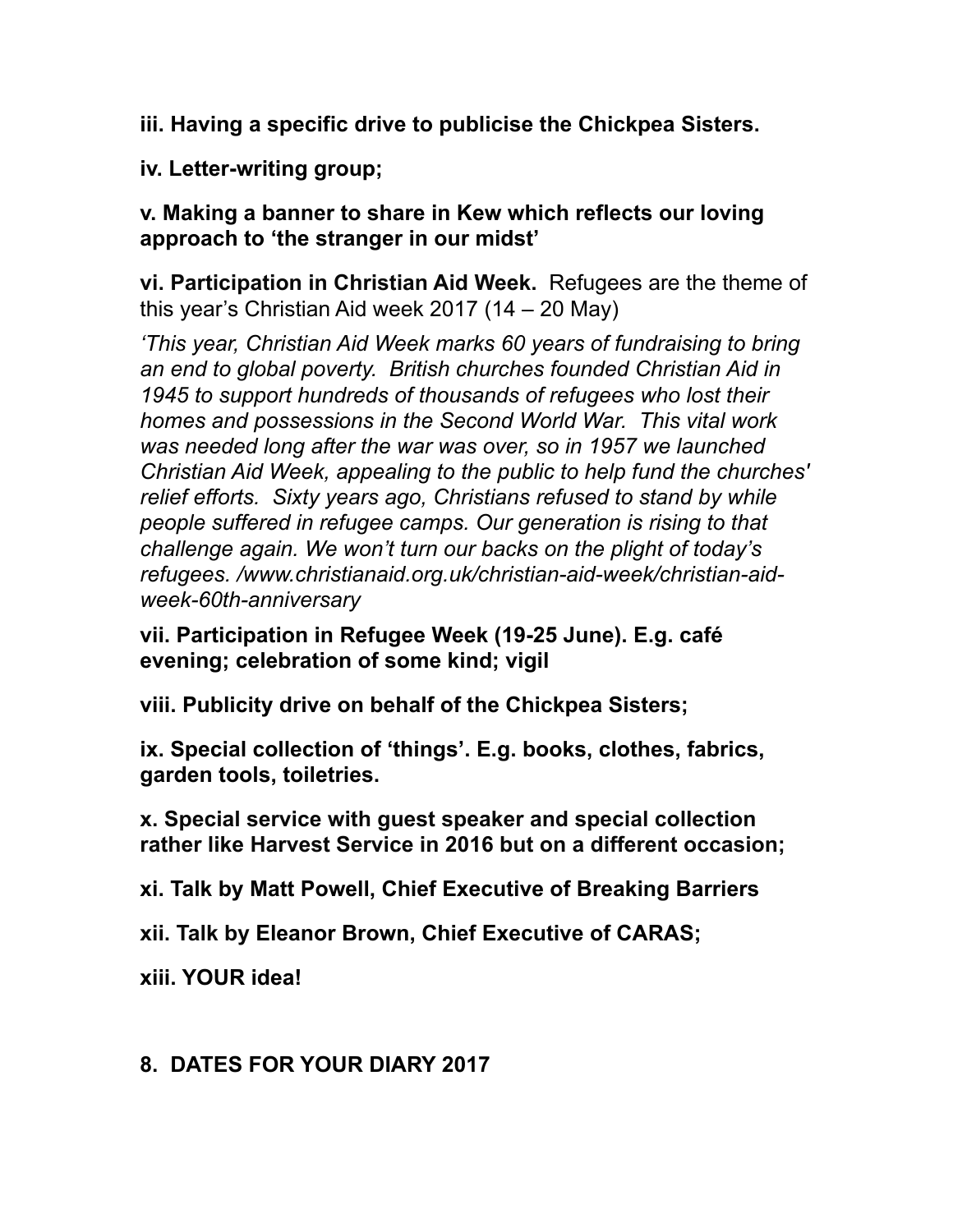| 22 March,                   | Talk by Judge John Manuell                                                                                               |
|-----------------------------|--------------------------------------------------------------------------------------------------------------------------|
| 8pm in the Hall             | about his work as a senior judge<br>in the Immigration and Asylum<br>Chamber, dealing with appeals<br>by asylum seekers. |
| 14-20 May                   | Christian Aid week. Focus on<br>Refugees.                                                                                |
| 20 May, 10-12 in the Church | Social Justice Forum meeting -<br>led prayer in the Church, by<br>Sister Sue, Community of St<br>Francis                 |
| 24-26 May                   | Understanding Islam, three day<br>course by Chris Hewer, in Kew<br>(eight places available)                              |
| 19-25 June                  | Refugee Week 2017                                                                                                        |
| End Sept                    | Christian Aid sponsored walk,<br><b>Richmond Park</b>                                                                    |
| 14 October                  | Social Justice Forum meeting,<br>$10 - 12.$                                                                              |
| 2 December                  | Social Justice Forum meeting,<br>$10 - 12$                                                                               |

**9. CLOSING PRAYER:** the Lord's Prayer together (slowly!).

#### **10. Web Sites**

Asylum: House of Commons briefing paper from House of Commons library:

 HYPERLINK "http://researchbriefings.parliament.uk/ ResearchBriefing/Summary/SN01403" http:// researchbriefings.parliament.uk/ResearchBriefing/Summary/ SN01403

Home Office: Asylum. National Statistics. 25 August 2016. HYPERLINK "https://www.gov.uk/government/publications/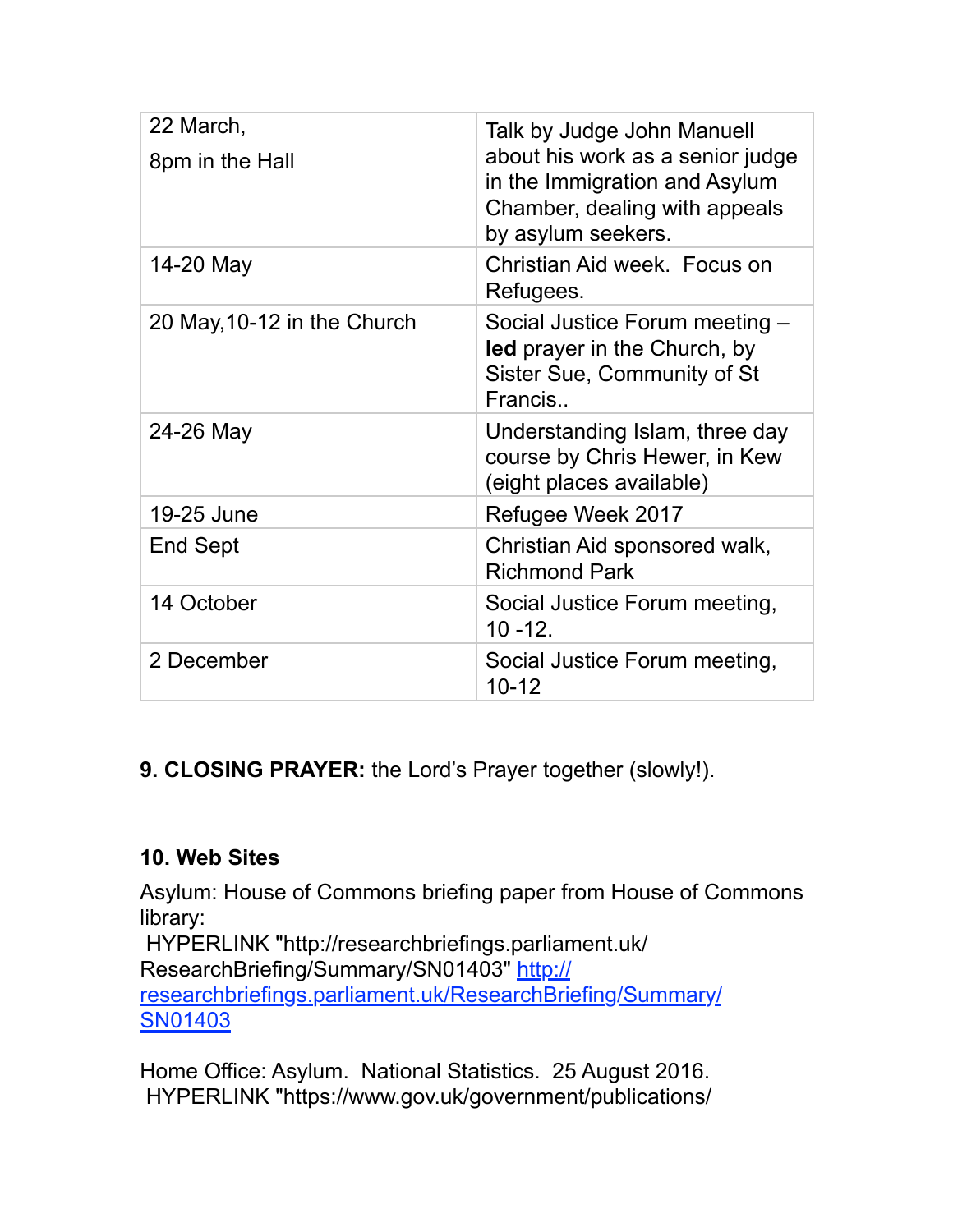immigration-statistics-january-to-march-2016/detention" https:// www.gov.uk/government/publications/immigration-statistics-januaryto-march-2016/detention

Migration Observatory, University of Oxford. September 2016. Immigration Detention in the UK.

 HYPERLINK "http://www.migrationobservatory.ox.ac.uk/resources/ briefings/immigration-detention-in-the-uk/" http://

www.migrationobservatory.ox.ac.uk/resources/briefings/immigrationdetention-in-the-uk/

# **11. Update on Refugees Welcome in Richmond (RWinR)**

This is the initiative in which Churches Together in Kew (CTinK) are involved, to try, with the support of Richmond Council, to find private rented housing in our borough for 50 Syrian refugee households, currently living in refugee camps as there is nowhere for them to go. The most recent meetings were held on 11 January and 8 February. The lesson of the past year is that it is **extremely** difficult to find suitable properties. So far, only two Syrian households have been housed. HYPERLINK "http:// www.refugeeswelcomeinrichmond.org"

www.refugeeswelcomeinrichmond.org

**LAST CHANCE TO SEE** A Bitter Road: Britain and the Refugee Crisis of the 1930s and 1940s. Open to the public between 10am and 5pm, Monday to Friday (10am–7.30pm on Tuesday), at the Wiener Library for the Study of the Holocaust & Genocide, 29 Russell Square, London, WC1B 5DP. **Until 17 February 2017.**

# **12. DECLARATION for discussion by PCC on 4th March**

Since our December meeting, Marian Mollett and Claudine have drawn up the following draft for the PCC meeting:

# **DECLARATION BY THE PARISH CHURCH OF ST ANNE KEW**

Our congregation is: **Christ Centred + Faithful + Inclusive + Outward Looking.** As a witness to these guiding principles, we are glad to adopt the Declaration by the Bishop of Southwark, the Mayor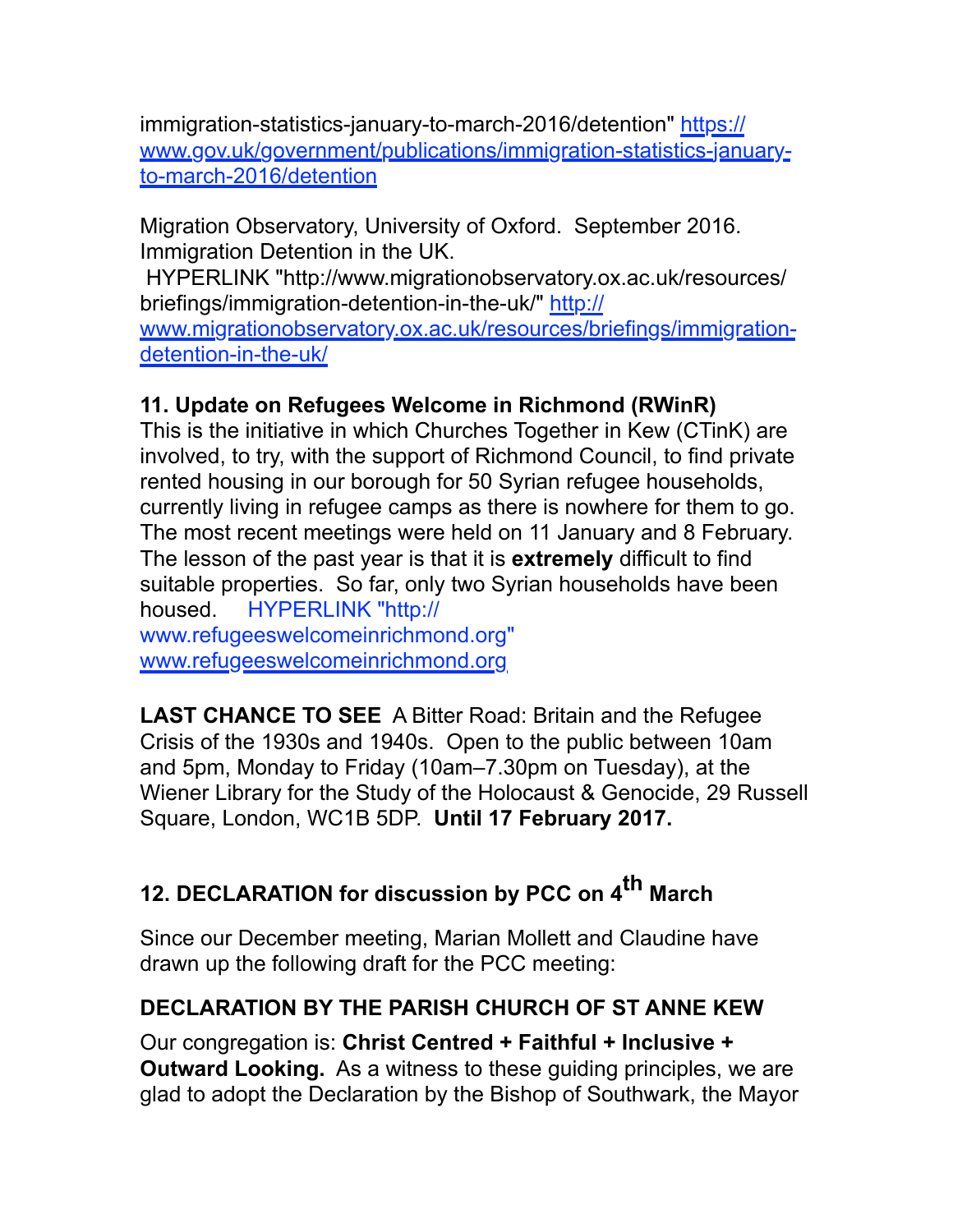of London and many faith leaders, that:

We pledge our determination as Londoners to ensure that this great city shall continue to be a place of welcome, generosity and equality, with respect for all.

We condemn and oppose prejudice and distrust and will work unceasingly for tolerance and the common good.

We abhor all examples of exclusion based on ethnic identity that mar relationships between neighbours of all ages, faiths and backgrounds.

We stand in solidarity with those in London who are mistreated or held in contempt because of who they are or where they have come from.

We affirm that our diversity is a source of strength and that we are committed to learning from one another.

We commit to living out this Declaration in our own life, in our teaching and preaching and in our community engagement.

We are trying to fulfil this commitment by:

learning more, with open minds, about refugees, asylum seekers and migration generally;

praying and reflecting on how God is calling us at this time to respond to these issues;

joining with organisations that are working to help the people who are suffering through being refugees, asylum seekers and migrants, notably Breaking Barriers, CARAS (Community Action for Refugees and Asylum Seekers), Refugee Action Kingston and Refugees Welcome in Richmond;

sharing what we are trying to do and why, with our family, friends and those whom we meet.

Please click HERE to join this Declaration [leading to declaration counter and invitation to leave a suggestion on how to deliver the commitment] and HERE **HYPERLINK "http://tumblr.us2.listmanage.com/track/click?**

**u=93d78026f4ce1cbc8277537f4&id=22b3bb0b5d&e=3ddee7fa68" www.southwark.anglican.org/faithandcommunity** to sign the